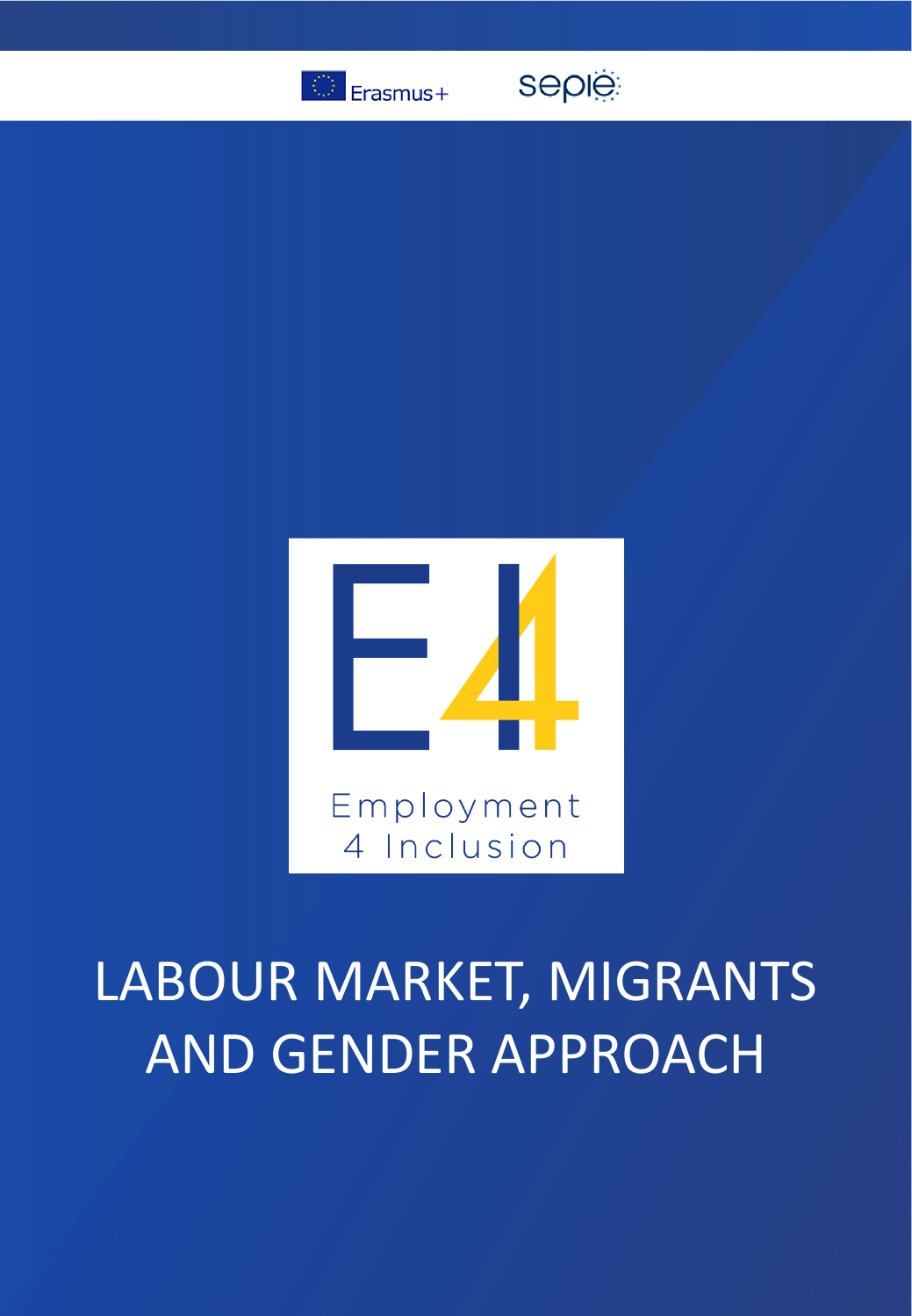## Title: **EMPOWER AND TRAINING OF INMIGRANT WOMEN** Type of resource: Project Country: Spain Language: Spanish

## **Short Description**

The main objective of the "Empower and Training of inmigrant women" project is to give to the participants the support, advice and training to facilitate their employment and promote entrepreneurship among women in a regular situation.

The specific objective are the following ones:

- To advise and guidance immigrant women in their active job search process, focusing on knowledge of the labor market and their access to employment.
- Support and accompany the women participants in their job search process through training and individualized actions providing them with the necessary tools for effective employment.
- Favor the improvement of relations between companies, workers, immigrants and social entities through intermediation and awareness.
- Motivate for the creation of self-employment and encourage the entrepreneurial spirit.

AIBE BALCAN XATIVA is a non-governmental, non-profit association with its own legal personality, that aims to facilitate the participation of the immigrant population in Spanish society.

Webpage; <http://aibebalcanxativa.org/>

Title: **EMPOWERMENT, INTEGRATION AND PARTICIPATION OF WOMEN (WEIP)** Type of resource: Project Country: Spain, Italy, Poland and UK Language: English

# **Short Description**

"Empowerment, Integration and Participation of Women" (WEIP) aims to help migrant and refugee women of the European Union by offering them labour opportunities for integration. The project aims to provide migrant and refugee women, who have recently arrived at the European Union, with new tools and labour competences, and to improve their chances of integration in host countries by increasing their skills, employment opportunities and access to services.

The activities of the project aim to provide concrete initiatives such as language and training skills, employability activities, legal counselling, educational workshops and leisure activities for migrant and refugee women in the four European counties of the consortium (Spain, Italy, Poland and United Kingdom).

Though this holistic program of complementary activities, the project has help to promote the integration of migrant and refugee women and has facilitated their access to work improving their skills and low-paid jobs situations.

This project started on June 2017, and the partners of the consortium are: Red Acoge (Coordinator), Coalición KARAT, Differenza Donna and LAWRS (Latin-American Service of Woman Rights).

Webpage: https://redacoge.org/news/es/2017/06/21/0001/proyecto-de-empoderamiento-integracion-yparticipacion-de-la-mujer-weip